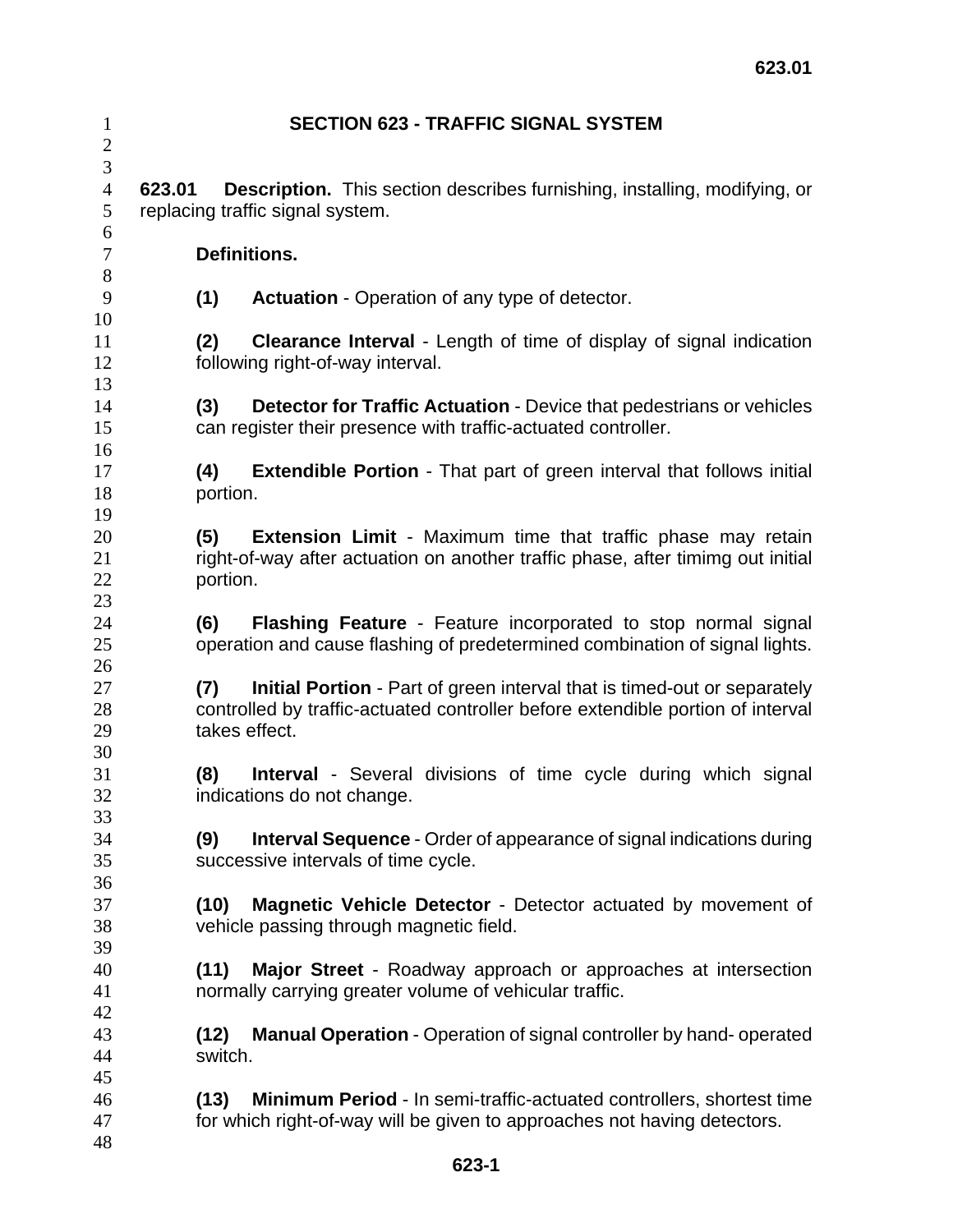- **(14) Minor Movement Interval** Auxiliary phase added to controller phase (parent phase) and modified by auxiliary movement controller. **(15) Minor Street** - Roadway approach or approaches at intersection normally carrying smaller volume of vehicular traffic. **(16) Non-Parent Phase** - Controller phase not modified by auxiliary control unit. **(17) Parent Phase** - Controller phase modified by auxiliary control unit. **(18) Passage Period** - Time allowed for vehicle to travel at selected speed from detector to nearest point of conflicting traffic. **(19) Pedestrian Detector** - Detector, usually of push-button type, installed near roadway and operated by hand. **(20) Pressure-Sensitive Vehicle Detector** - Detector installed in roadway, actuated by pressure of vehicle passing over its surface. **(21) Pre-Timed Controller** - Automatic control device for supervising operation of traffic control signals in accordance with pre-timed cycle and divisions. **(22) Recall Switch** - Manually operated switch in actuated controller to provide for automatic return of right-of-way to street. **(23) Right-of-Way** - Privilege of immediate use of highway. **(24) Signal Indication** - Illumination of traffic signal lens or equivalent device, or of combination of several lenses or equivalent devices. **(25) Time Cycle** - Number of seconds required for one complete revolution of timing dial or complete sequence of signal indications. **(26) Traffic-Actuated Controller** - Digital control device for supervising operation of traffic control signals in accordance with varying demands of traffic as registered with controller by loop detectors or pedestrian push buttons. **(27) Traffic Phase** - Part of cycle allocated to traffic movements receiving right-of-way or to combinations of traffic movements receiving right-of-way simultaneously during one or more intervals. **(28) Unit Extension** - Minimum time, during extendible portion, for which right-of-way must remain on traffic phases following actuation on that phase, subject to extension limit.
-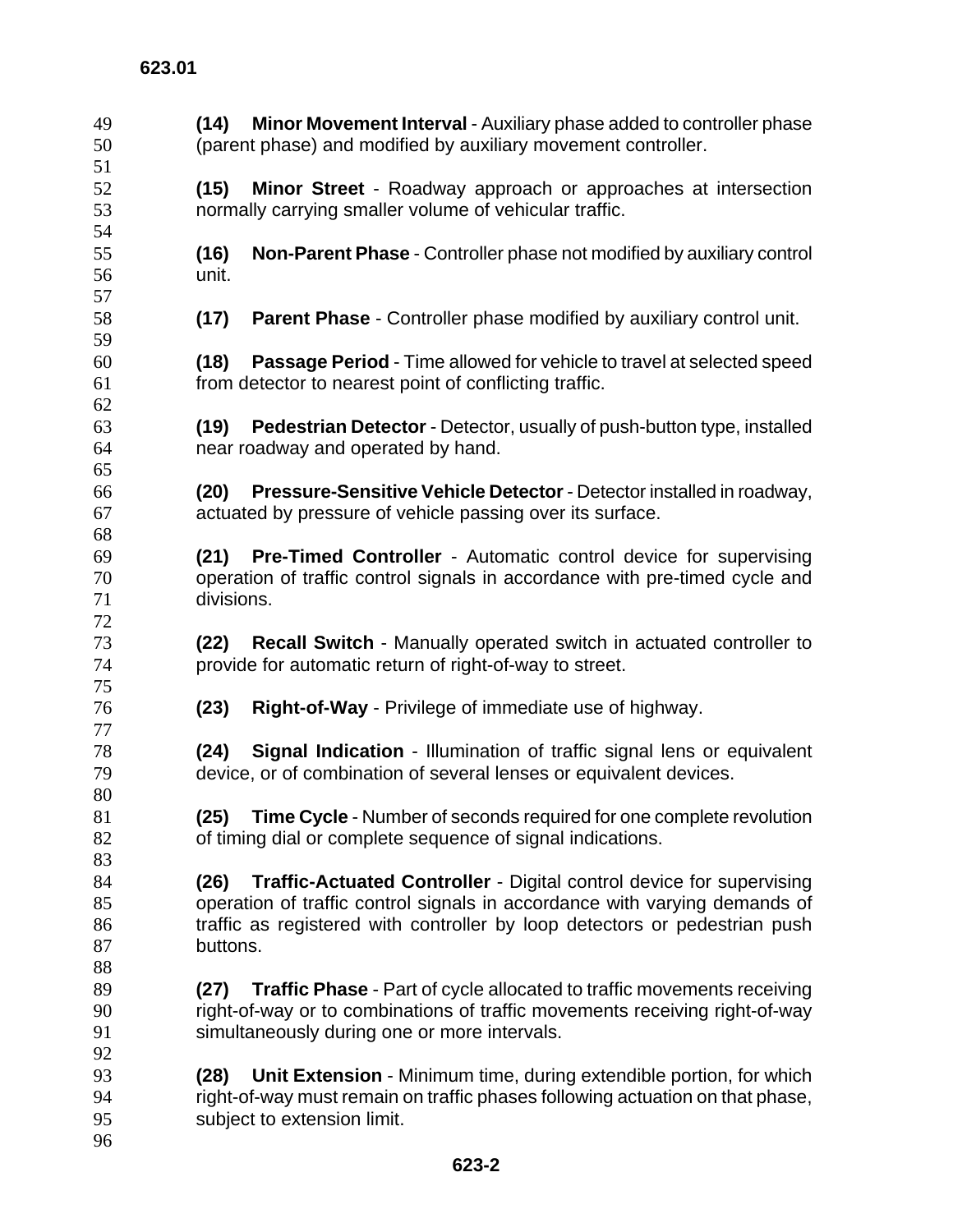| 97         | 623.02               | Materials.                                                                             |           |
|------------|----------------------|----------------------------------------------------------------------------------------|-----------|
| 98<br>99   |                      | <b>Structural Concrete (Class B)</b>                                                   | 601       |
| 100        |                      |                                                                                        |           |
| 101        |                      | <b>Reinforcing Steel</b>                                                               | 602       |
| 102        |                      |                                                                                        |           |
| 103        |                      | Dark Green Enamel Paint                                                                | 708.03    |
| 104        |                      |                                                                                        |           |
| 105        | <b>Paint Thinner</b> |                                                                                        | 708.04    |
| 106        |                      |                                                                                        |           |
| 107<br>108 |                      | <b>Concrete Pull Box</b>                                                               | 712.06(B) |
| 109        | Conduits             |                                                                                        | 712.27    |
| 110        |                      |                                                                                        |           |
| 111        |                      | <b>Traffic Signal Standards</b>                                                        | 770.01    |
| 112        |                      |                                                                                        |           |
| 113        |                      | <b>Traffic Signal Heads</b>                                                            | 770.02    |
| 114        |                      |                                                                                        |           |
| 115<br>116 |                      | Dual Indication Unit (Fiberoptics)                                                     | 770.03    |
| 117        |                      | <b>Pedestrian Signal</b>                                                               | 770.04    |
| 118        |                      |                                                                                        |           |
| 119        |                      | <b>Controller Equipment</b>                                                            | 770.05    |
| 120        |                      |                                                                                        |           |
| 121        |                      | <b>Conductors and Cables</b>                                                           | 770.06    |
| 122        |                      |                                                                                        |           |
| 123<br>124 | <b>Epoxy Sealer</b>  |                                                                                        | 770.07    |
| 125        |                      | <b>Hot Applied Rubberized Sealant</b>                                                  | 770.08    |
| 126        |                      |                                                                                        |           |
| 127        |                      | <b>High Performance Detector Loop Sealant</b>                                          | 770.09    |
| 128        |                      |                                                                                        |           |
| 129        |                      | Approach-Only Microwave Vehicle Detector                                               | 770.10    |
| 130        |                      |                                                                                        |           |
| 131        |                      | <b>Preemption Detectors</b>                                                            | 770.11    |
| 132<br>133 |                      | Structural steel anchor bolts and steel plates shall conform to                        |           |
| 134        |                      | AASHTO M 164 and ASTM A 36, respectively. Exposed anchor bolts, nuts, and              |           |
| 135        |                      | washers shall be zinc-coated, in accordance with AASHTO M 232. Anchor bolts            |           |
| 136        |                      | and nuts shall be galvanized after threads are cut. After galvanizing, ensure that all |           |

nuts will turn on bolts to full thread depth. Coat threads with paraffin wax. 

139 Electrical equipment shall conform to standards of the following, wherever<br>140 applicable: applicable:

- **(A)** NEMA.
- 143<br>144 **(B)** UL, Inc.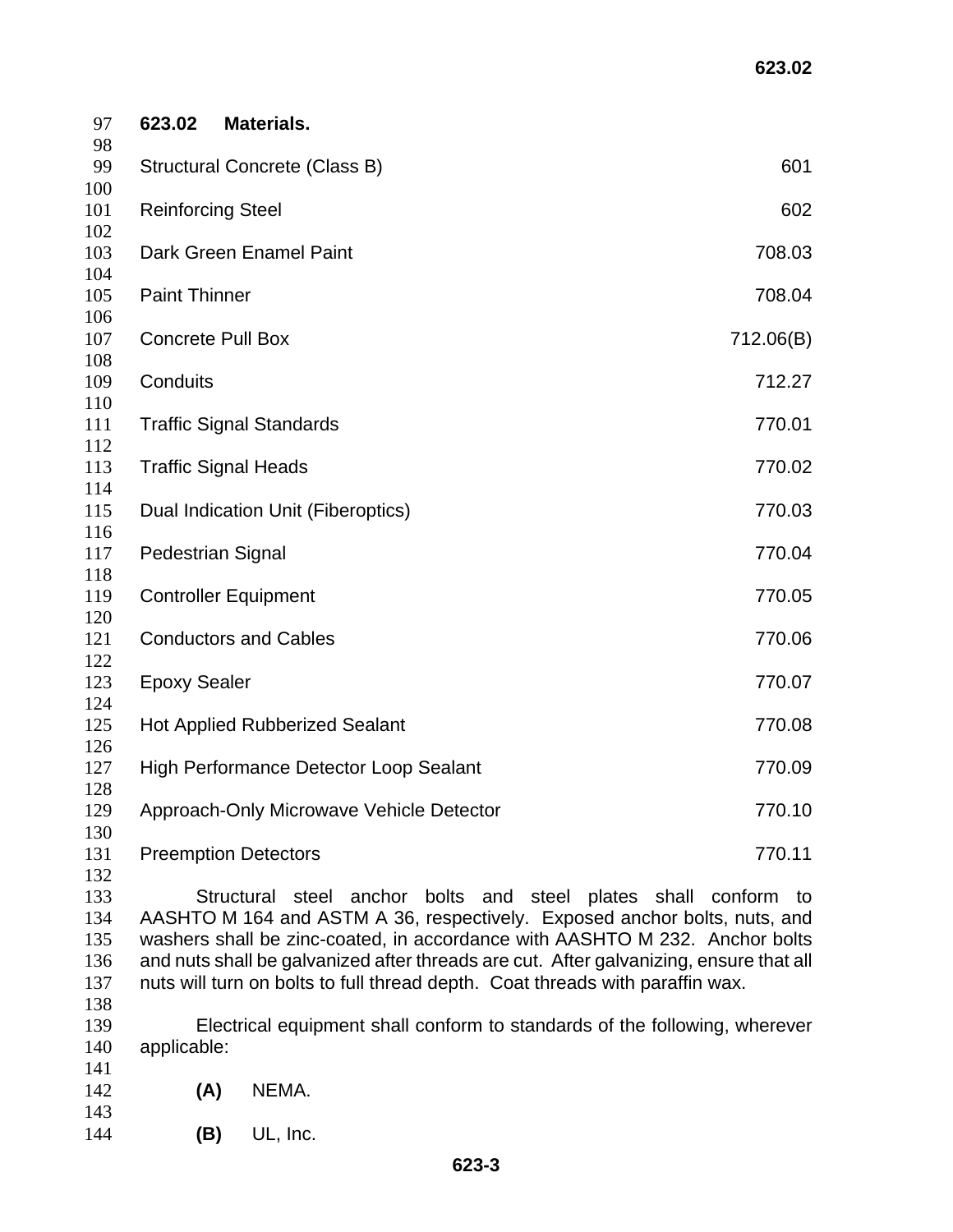| 145        |                                                                                    |                                                                               |  |  |  |  |  |  |
|------------|------------------------------------------------------------------------------------|-------------------------------------------------------------------------------|--|--|--|--|--|--|
| 146        | (C)                                                                                | Electrical Testing Laboratories (ETL).                                        |  |  |  |  |  |  |
| 147        |                                                                                    |                                                                               |  |  |  |  |  |  |
| 148        | (D)                                                                                | National Electrical Testing Association, Inc. (NETA).                         |  |  |  |  |  |  |
| 149        |                                                                                    |                                                                               |  |  |  |  |  |  |
| 150        | (E)                                                                                | Electronics Industries Association (EIA).                                     |  |  |  |  |  |  |
| 151        |                                                                                    |                                                                               |  |  |  |  |  |  |
| 152        |                                                                                    | Materials shall conform to requirements of the contract documents and the     |  |  |  |  |  |  |
| 153        | following:                                                                         |                                                                               |  |  |  |  |  |  |
| 154<br>155 |                                                                                    | NEC.                                                                          |  |  |  |  |  |  |
| 156        | (A)                                                                                |                                                                               |  |  |  |  |  |  |
| 157        | (B)                                                                                | General Order Nos. 6 and 10, of the Hawaii Public Utilities                   |  |  |  |  |  |  |
| 158        |                                                                                    | Commission.                                                                   |  |  |  |  |  |  |
| 159        |                                                                                    |                                                                               |  |  |  |  |  |  |
| 160        | (C)                                                                                | ASTM.                                                                         |  |  |  |  |  |  |
| 161        |                                                                                    |                                                                               |  |  |  |  |  |  |
| 162        | (D)                                                                                | ANSI.                                                                         |  |  |  |  |  |  |
| 163        |                                                                                    |                                                                               |  |  |  |  |  |  |
| 164        | (E)                                                                                | Local utility company rules.                                                  |  |  |  |  |  |  |
| 165        |                                                                                    |                                                                               |  |  |  |  |  |  |
| 166        | (F)                                                                                | Local ordinances that may apply.                                              |  |  |  |  |  |  |
| 167        |                                                                                    |                                                                               |  |  |  |  |  |  |
| 168        | 623.03<br><b>Construction.</b> Perform work in accordance with requirements of the |                                                                               |  |  |  |  |  |  |
| 169        | contract documents and the following: NEC; General Order Nos. 6 and 10 of the      |                                                                               |  |  |  |  |  |  |
| 170        | Hawaii Public Utilities Commission; ASTM; ANSI; local utility company rules; and   |                                                                               |  |  |  |  |  |  |
| 171        |                                                                                    | local ordinances that may apply.                                              |  |  |  |  |  |  |
| 172<br>173 | (A)                                                                                | <b>Equipment List and Drawings.</b> Submit within seven days following        |  |  |  |  |  |  |
| 174        |                                                                                    | contract award 10 copies of materials and equipment purchase requisition,     |  |  |  |  |  |  |
| 175        |                                                                                    | including copies of equipment list, manufacturer's brochures, catalog cuts,   |  |  |  |  |  |  |
| 176        | and shop drawings.                                                                 |                                                                               |  |  |  |  |  |  |
| 177        |                                                                                    |                                                                               |  |  |  |  |  |  |
| 178        |                                                                                    | Prepare diagrams and drawings using graphic symbols indicated in              |  |  |  |  |  |  |
| 179        |                                                                                    | IEEE publication Graphic Symbols for Electrical and Electronic Diagrams.      |  |  |  |  |  |  |
| 180        |                                                                                    |                                                                               |  |  |  |  |  |  |
| 181        |                                                                                    | Order materials and equipment immediately upon acceptance by the              |  |  |  |  |  |  |
| 182        |                                                                                    | Engineer. If the Contract award is rescinded by the Department after          |  |  |  |  |  |  |
| 183        |                                                                                    | ordering of materials and equipment, the Department will purchase ordered     |  |  |  |  |  |  |
| 184        | materials and equipment at cost based on invoices. Purchase price will             |                                                                               |  |  |  |  |  |  |
| 185        |                                                                                    | include transportation cost and applicable State excise taxes. Purchase price |  |  |  |  |  |  |
| 186<br>187 |                                                                                    | will not include profit.                                                      |  |  |  |  |  |  |
| 188        |                                                                                    | Upon completion and acceptance of work, submit construction as-built          |  |  |  |  |  |  |
| 189        |                                                                                    | drawings showing detailed construction changes.                               |  |  |  |  |  |  |
| 190        |                                                                                    |                                                                               |  |  |  |  |  |  |
| 191        | (B)                                                                                | <b>Excavation and Backfill.</b> Excavate and backfill in accordance with      |  |  |  |  |  |  |
| 192        |                                                                                    | Section 204 - Excavation and Backfill for Miscellaneous Facilities.           |  |  |  |  |  |  |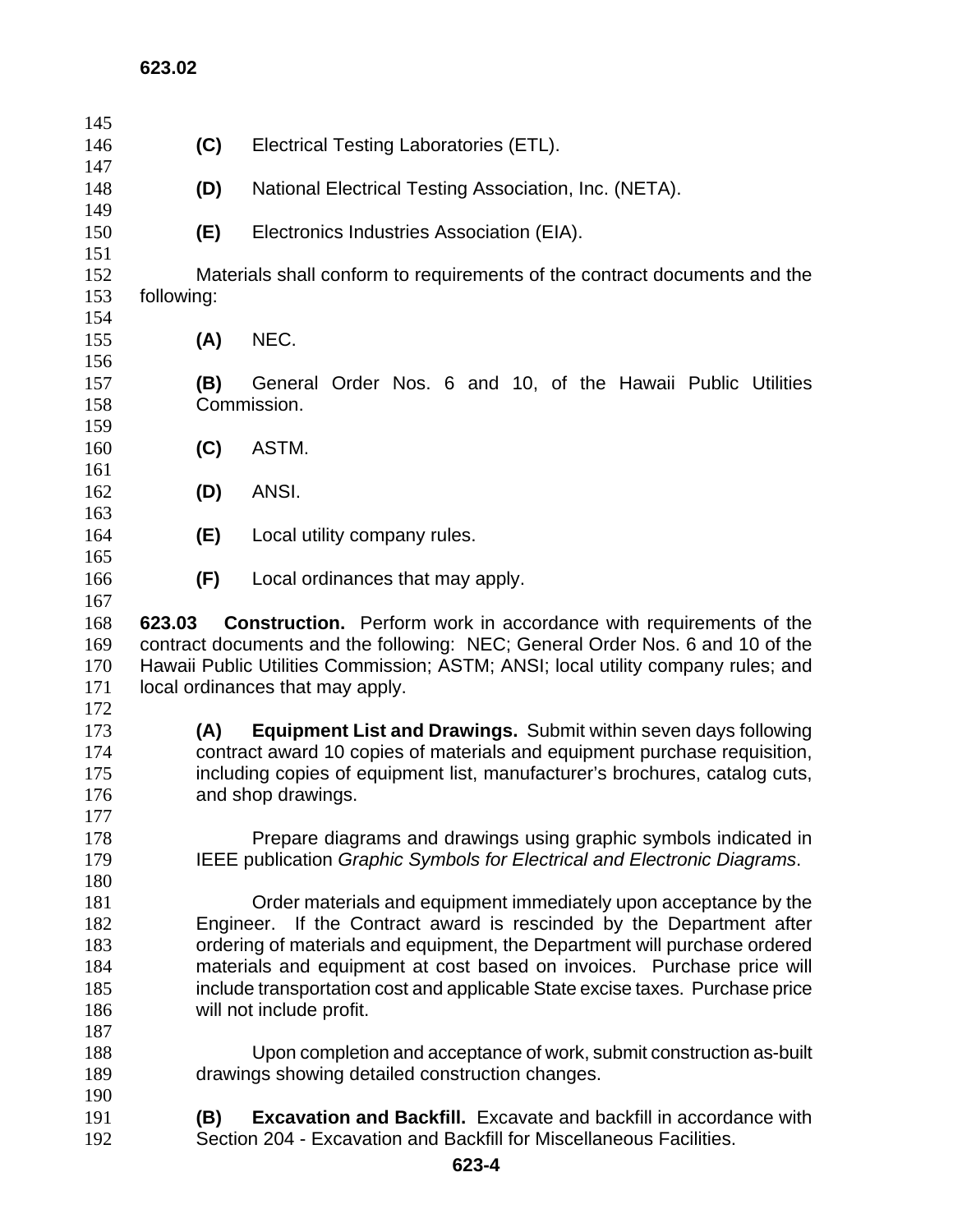**(C) Installation.** 

**(1) Foundations.** Construct foundations as indicated in the contract documents. Foundations within clear zone, as defined by AASHTO *Roadside Design Guide*, including anchor bolts, shall not extend more than 4 inches above surrounding ground.

Set forms true to correct line and grade. Use rigid forms, securely braced in place. Place conduit ends and anchor bolts in proper position and height and hold in place with rigid top template. In addition to rigid top template, hold anchor bolts in place by means of rigid bottom template made of steel. Bottom template shall provide proper spacing and alignment of anchor bolts near their bottom embedded end. Install bottom template before placing footing concrete. Anchor bolts installed more than 1:40 from vertical will be rejected. Hold conduit ends and anchor bolts in place by template until concrete sets. Cure concrete for not less than 72 hours. 

Mix, place, and cure concrete for foundations in accordance with Section 601 - Structural Concrete and Section 503 - Concrete Structures.

**(2) Metal Traffic Signal Standards.** Install metal traffic signal standards with shaft plumb on concrete foundations.

Locations of standards indicated in the contract documents are approximate. Set standards at required locations or as ordered by the Engineer.

Place leveling grout with weepholes under entire metal traffic signal standard base plates.

**(3) Signal Heads.** Assemble signal heads. Plumb, level, balance, and secure signal head assembly. Adjust direction of signal heads as 228 required or as ordered by the Engineer. Conceal conductors within standards and mounting assemblies.

Do not install signal heads until signal equipment, including controller, is in place and ready for operation. Cover or direct signal face away from traffic when proposed system is not activated.

**(4) Controller and Cabinet.** Mount controller cabinet. Assemble, wire, and house controller and auxiliary equipment specified in cabinet. Locations of controller and cabinet indicated in the contract documents are approximate. Set controller and cabinet at required locations as ordered by the Engineer.

 **623-5**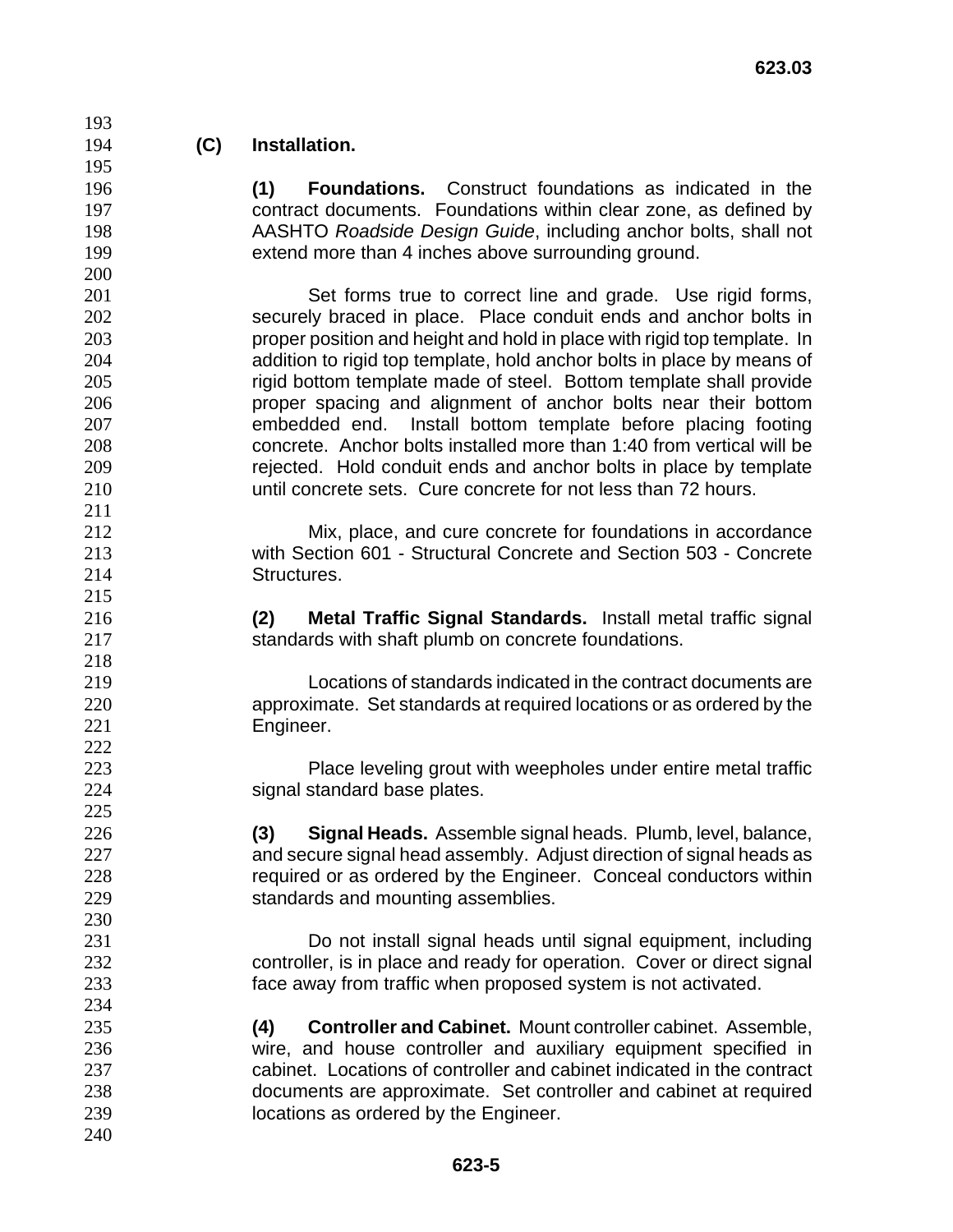**(5) Vehicle Detectors.** Install inductive loop vehicle detectors. Use compressed air to remove debris from saw-cut groove before inserting loop cable. Make loop cable continuous within roadway. Splice loop cable in pull box. Fill saw-cut groove with epoxy sealer, hot applied rubberized sealant, or one-part urethane sealant designed for use as protective seal for traffic inductive loop detectors installed in HMA or concrete pavements. **(6) Pull Boxes.** Furnish and install pull boxes as indicated in the contract documents. Carefully excavate for pull boxes. **Install pull boxes so that covers are level with curb or sidewalk** grade or 1 inch above existing ground. **(7) Conduits.** Lay polyvinyl chloride (PVC) conduits carefully in trenches prepared to receive conduits. Concrete encase PVC Schedule 40 conduits under roadway areas. Use PVC Schedule 80 conduits, direct buried, in areas not exposed to traffic. Set conduits to be encased in concrete structure or encased in concrete to required lines and grades. Support conduit rigidly in place by masonry material, manufactured conduit spacers, or other accepted means, so that conduit will not dislodge during concrete placing and tamping. Place concrete encasement using hand shovels only. Cure concrete for at least 12 hours before backfilling and compacting. Whether shop or field cut, ream end of conduits to remove burrs and rough edges. Make cuts square and true. Slip joints or running threads will not be allowed for coupling conduit. When standard coupling cannot be used for coupling metal-type conduit, use of UL or ETL listed threaded union will be allowed. **Install rigid steel conduit in accordance with NEC requirements for rigid metal conduit.** Use white and tinted ready-mixed paint on threads of joints. Repair zinc-coated surfaces in accordance with Subsection 501.03(G)(2) - Repairing Damaged Zinc-Coated Surfaces. Apply two coats of asphaltic base paint to exterior portions of direct burial steel conduits not encased in concrete immediately after **installation**. Install and repair surfaces of PVC-coated rigid steel conduit in accordance with manufacturer's recommendations. Install PVC conduit in accordance with NEC requirements. Use solvent weld connections. Make solvent weld joints in accordance with conduit manufacturer's recommendations.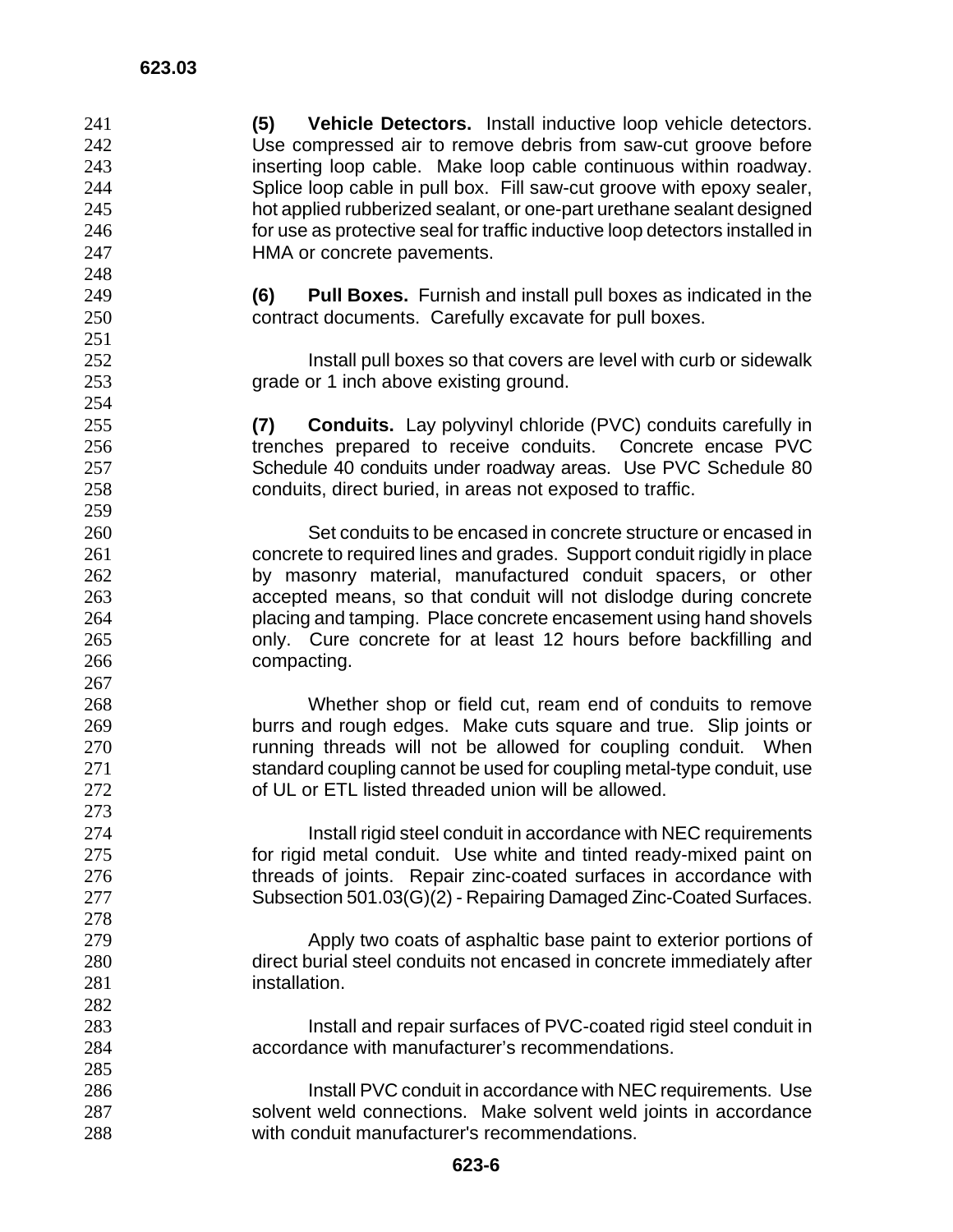Make directional changes in non-metallic conduits with curved segments using accepted deflection couplings, or with short lengths of straight conduits and couplings. Deflection angle between two adjacent lengths of conduit shall not exceed 6 degrees. Do not use radius of less than 12 times nominal size of conduit, unless using factory-made ells.

Use steel or Schedule 80 PVC conduits for exposed construction except for communications cable risers. Use Schedule 80 PVC conduits for communication cable risers.

Thread connection for PVC conduit to rigid metal conduit on metal conduit side.

Provide each conduit run with 1/8-inch polyester or polyolefin pull line extending through entire length. Double additional 2 feet of polyester or polyolefin line back into conduit at each end of run. End conduits entering pull boxes with end bells. Cap or plug ends temporarily.

Cap or plug and mark ends of conduit stubouts. Ends of conduit runs shall extend at least 24 inches past face of curb or edge of pavement unless entering pull boxes. Install markers or markings on curb for ends of conduit runs. Show locations on as-built, as specified under Subsection 623.03(A) - Equipment List and Drawings.

Pass bullet-shaped test mandrel, 14 inches long with diameter 1/2 inch less than inside diameter of each conduit run. Scores found on mandrel deeper than 1/32 inch shall be indication of burrs or **bostruction in conduit run.** Remove burrs and obstructions. Redo<br>320 **mandrel test until no scoring on mandrel deeper than 1/32 inch is** mandrel test until no scoring on mandrel deeper than 1/32 inch is evident.

Keep interior of conduits clean during construction by temporarily plugging ends of conduits. Plug conduit ends at end of each workday, whenever work is stopped, and whenever conduits are subject to submergence in water. Install conduits to drain towards pull boxes or handholes.

**(8) Conductors and Cables.** Provide conductors and cables conforming to the NEC. Arrange conductors and cables within cabinets, signal heads, standards, and pull boxes neatly; and cable together using self-clinching nylon cable ties or other method approved by the Engineer.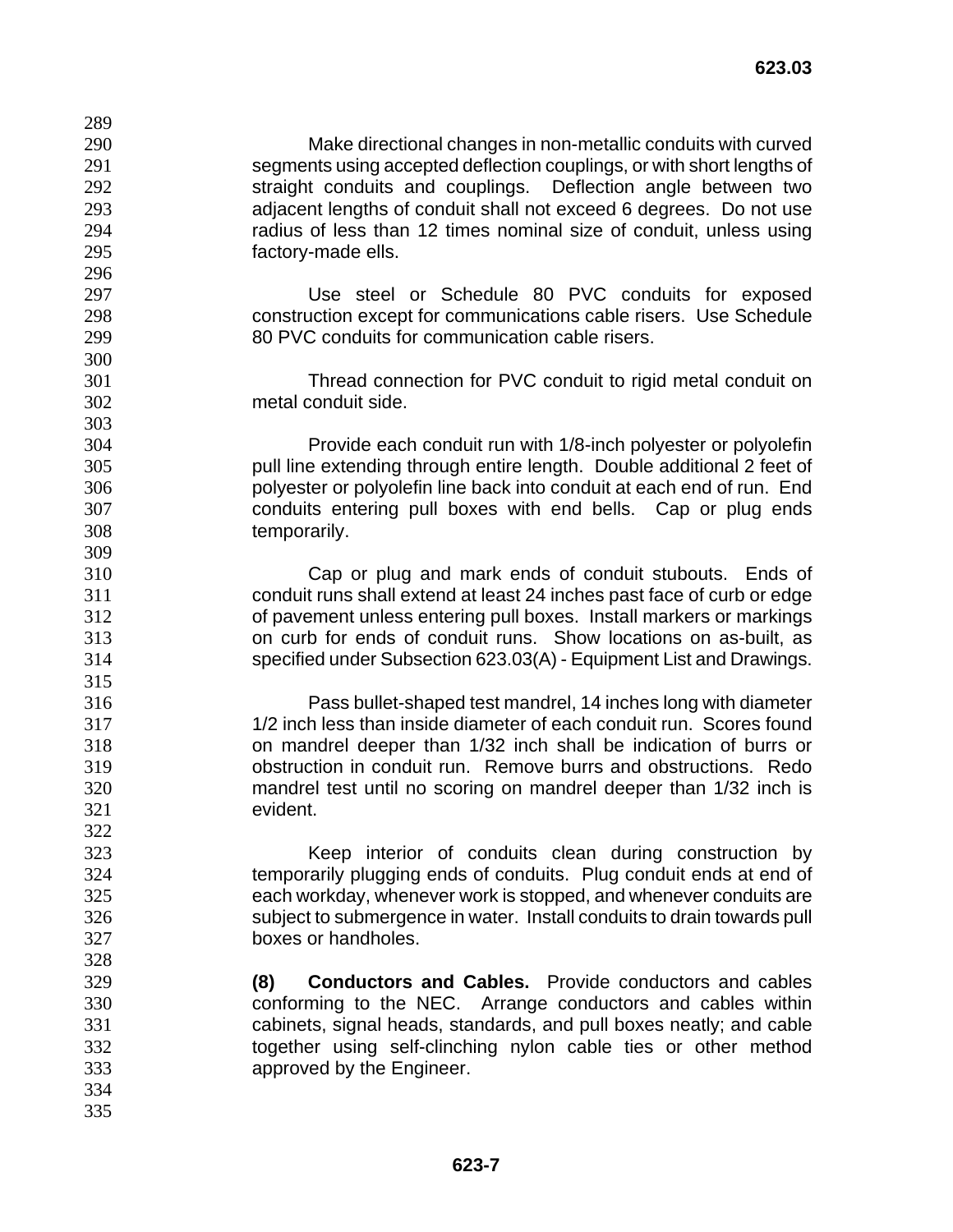| 335 | Immediately before installing conductors and cables in                     |
|-----|----------------------------------------------------------------------------|
| 336 | conduits, pull wire brush through each conduit to remove extraneous        |
| 337 | matter, obstructions, and debris.                                          |
| 338 |                                                                            |
| 339 | Furnish conductors and cables on reels.                                    |
| 340 |                                                                            |
| 341 | Pull conductors and cables directly from their cores or reels into         |
| 342 | conduits with cable grip designed to provide firm hold on exterior         |
| 343 | covering of conductor and cable. Do not pull off and lay conductors        |
| 344 | and cables on ground before installation. Make pulls in one direction      |
| 345 | only. Use UL or ETL listed inert lubricant. Do not leave conductors or     |
| 346 | cables under tension or tight against bushings or fittings.                |
| 347 |                                                                            |
|     |                                                                            |
| 348 | Remove the damaged ends resulting from use of pulling grips                |
| 349 | immediately after pulling conductor and cable. Maintain conductor          |
| 350 | and cable end seals. Do not pull open-ended conductors and cables          |
| 351 | through conduits. Install conductors and cables continuous from            |
| 352 | pulling point to pulling point. Splices between pulling points will not be |
| 353 | allowed.                                                                   |
| 354 |                                                                            |
| 355 | Preemption Detector (Opticom) Conductors and Cables shall                  |
| 356 | be continuous, without splices, from detector to cabinet.                  |
| 357 |                                                                            |
| 358 | Run signal light conductors and cables continuously, with no               |
| 359 | splices between terminal block located in cabinet and terminal block in    |
| 360 | signal head. Branch signal light neutrals may be spliced at pull boxes.    |
| 361 |                                                                            |
|     |                                                                            |
| 362 | After conductors and cables are installed, seal conduits ends              |
| 363 | with duct sealing compound conforming to Subsection 712.27(E) -            |
| 364 | Duct Sealing Compound. Seal vacant conduits with duct sealing              |
| 365 | compound or plug designed for that purpose and accepted by the             |
| 366 | Engineer.                                                                  |
| 367 |                                                                            |
| 368 | When splicing is required, join conductors and cables with no-             |
| 369 | solder pressure connectors. Use no-solder pressure connectors for          |
| 370 | splicing conductors and cables, No. 8 AWG or larger. Leave no sharp        |
| 371 | points that can pierce taping. Splice and terminate conductors and         |
| 372 | cable in accordance with conductor and cable manufacturer's                |
| 373 | recommendations. Submit conductor and cable manufacturer's                 |
| 374 | splicing instruction sheets.                                               |
| 375 |                                                                            |
| 376 | Trim insulation to conical shape. Roughen conductor and cable              |
| 377 | insulation before applying splice insulation. Splice insulation includes   |
| 378 |                                                                            |
|     | layers of thermoplastic electrical insulating tape not more than 0.007     |
| 379 | inch thick, conforming to Military Specification MIL-I-24391C. Apply       |
| 380 | splice insulation well lapped over and with same thickness as original     |
| 381 | insulation.                                                                |
| 382 |                                                                            |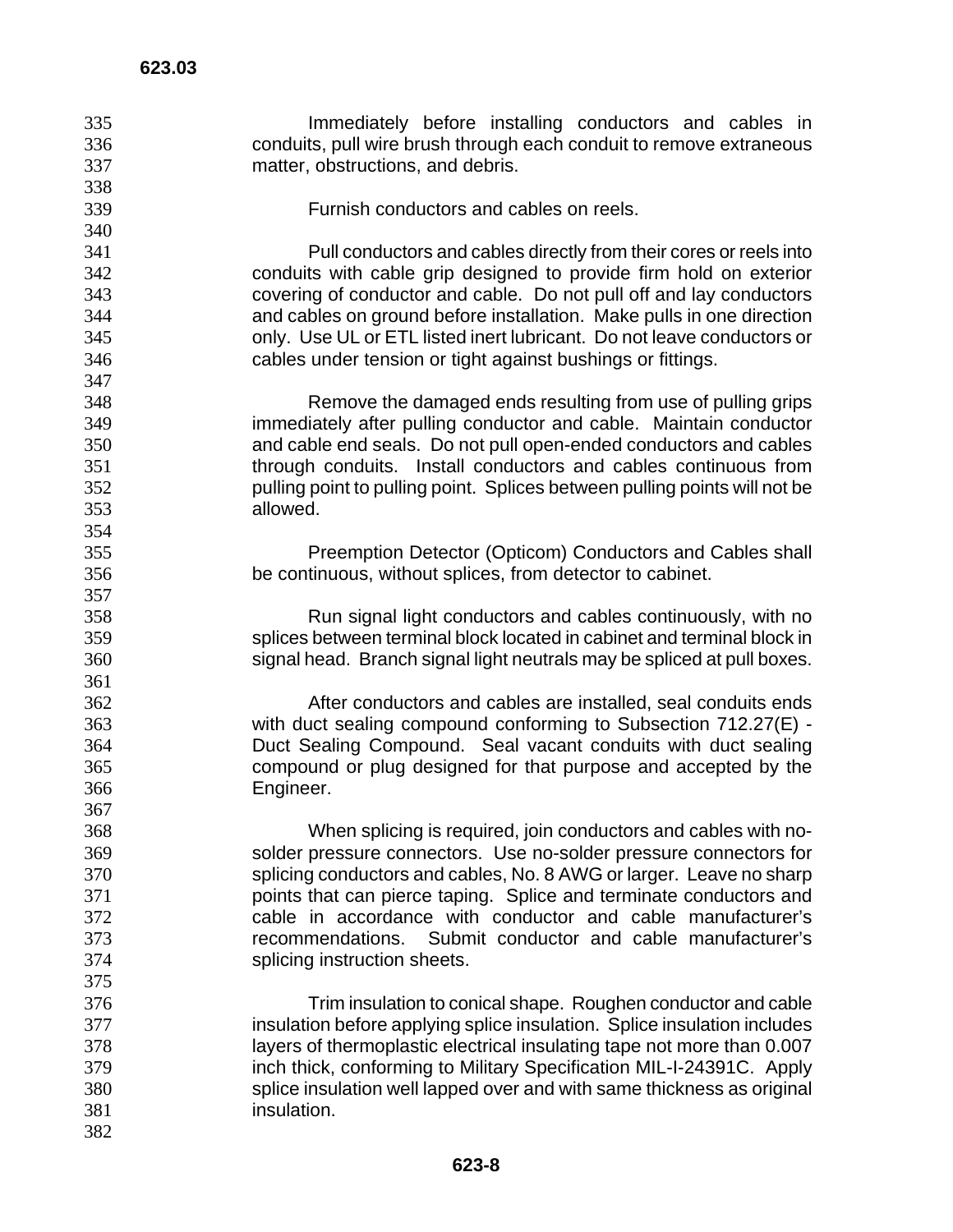Coil neatly, at least 5 feet of slack conductor or cable near each traffic signal foundation, at both ends of each conductor and cable run, and at least 2 feet of slack at each traffic signal pull box. Protect conductor and cable ends with tape to exclude moisture until ends are attached to terminal equipment. For conductor and cable connections in terminal cabinets, use Bell Telephone System or equivalent connectors accepted for outside use. **(9) Bonding and Grounding.** Secure metallic conductor and cable sheaths, conduits, and standards mechanically and electrically to form continuous system. Ground system in accordance with the NEC and as specified herein. Provide No. 8 AWG copper wire or equivalent copper strap of same cross-sectional area for bonding and grounding jumpers. Bond standards by bonding strap attached to anchor bolt or 3/16 inch or larger, brass or bronze bolt installed in lower portion of shaft. Ground conduits and neutral wires at service points as required in accordance with the NEC, using No. 6 AWG or equal for grounding conductors. Install copper-clad steel or pure copper ground rod 5/8-inch diameter by 8 feet long alongside each traffic signal standard and controller concrete base. Connect grounding rods with No. 6 AWG wire to No. 8 AWG ground wire loop and power system neutral. On wood poles, ground equipment mounted less than 8 feet above ground surface. **(10) Pull boxes.** Install pull boxes so that covers are level with curb or sidewalk grade or 1 inch above existing ground. Give frames and covers two coats of asphaltic base paint after installation. **(11) Continuity of Service.** During relocation, reconstruction or other improvements of existing traffic signal systems, keep existing system operational until reconstructed or new traffic signal system is in service. Arrange work accordingly and provide temporary relocations and wiring as necessary.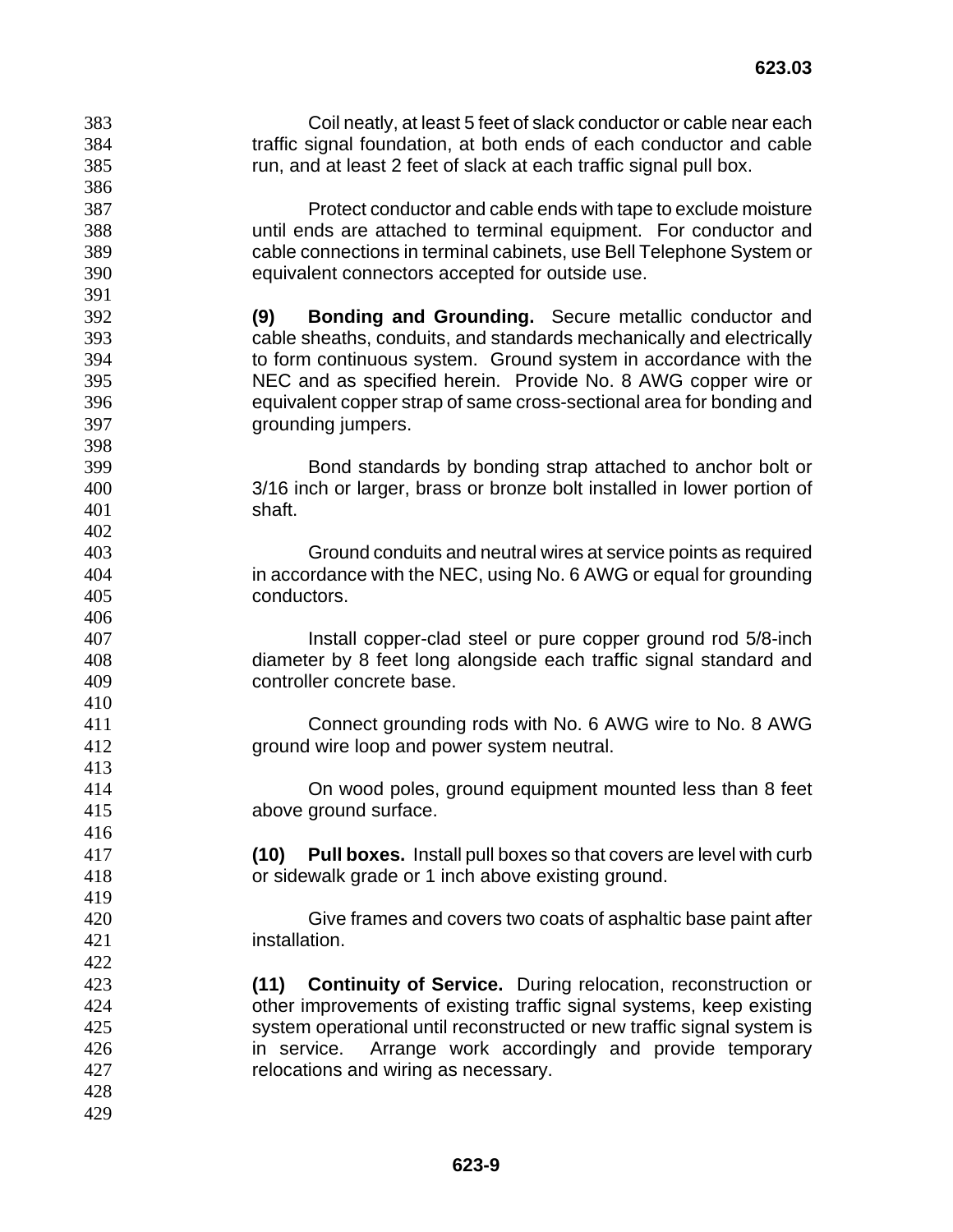- **(12) Salvaging Electrical Equipment.** Salvage controller and electrical equipment not used in new system. Stockpile salvaged equipment neatly and deliver to locations designated by the Engineer.
- Remove top of abandoned controller foundation, bolts, and conduits completely, or level existing controller foundations flush with grade.
- **(13) Preemption (Opticom) Detectors.** Install optical detectors for preemption system in accordance with manufacturer's recommendations.
- **(14) Approach-Only Microwave Vehicle Detector.** Temporarily mount approach-only microwave vehicle detector on existing traffic signal standard, highway light standard, or at location designated by the Engineer. Provide fully operational detector, including conductors in existing conduits and controller, before disabling existing pavement loop detectors. Remove approach-only microwave vehicle detectors and conductors after permanent loop detectors are fully operational. Deliver approach-only microwave vehicle detectors and conductors to location designated by the Engineer. Repair holes and damages caused by approach-only microwave vehicle detectors to existing traffic signal and highway lighting standards.
- **(D) Painting.** Furnish metal traffic signal standards and mast arms with natural, zinc-coated finish.
- Paint signal head mountings with two coats of weatherproof dark enamel. Use enamel conforming to Subsection 708.03 - Dark Green Enamel Paint.
- Paint controller cabinet, other than aluminum, with one coat of accepted metal primer and two coats of aluminum paint conforming to AASHTO M 69.
- Supply aluminum signal standard and controller cabinet with polished natural aluminum finish, requiring no painting.
- **(E) Electric Service.** Provide electric power service of 120 volts, single-phase, 60-cycle, during construction. Provide service connection, including underground steel conduit, from local power company's pole to controller.
- Furnish and install service connections such as conduits, weatherhead, wires, and meter loops, and comply with power company's requirement for electric service.
- 

 **623-10**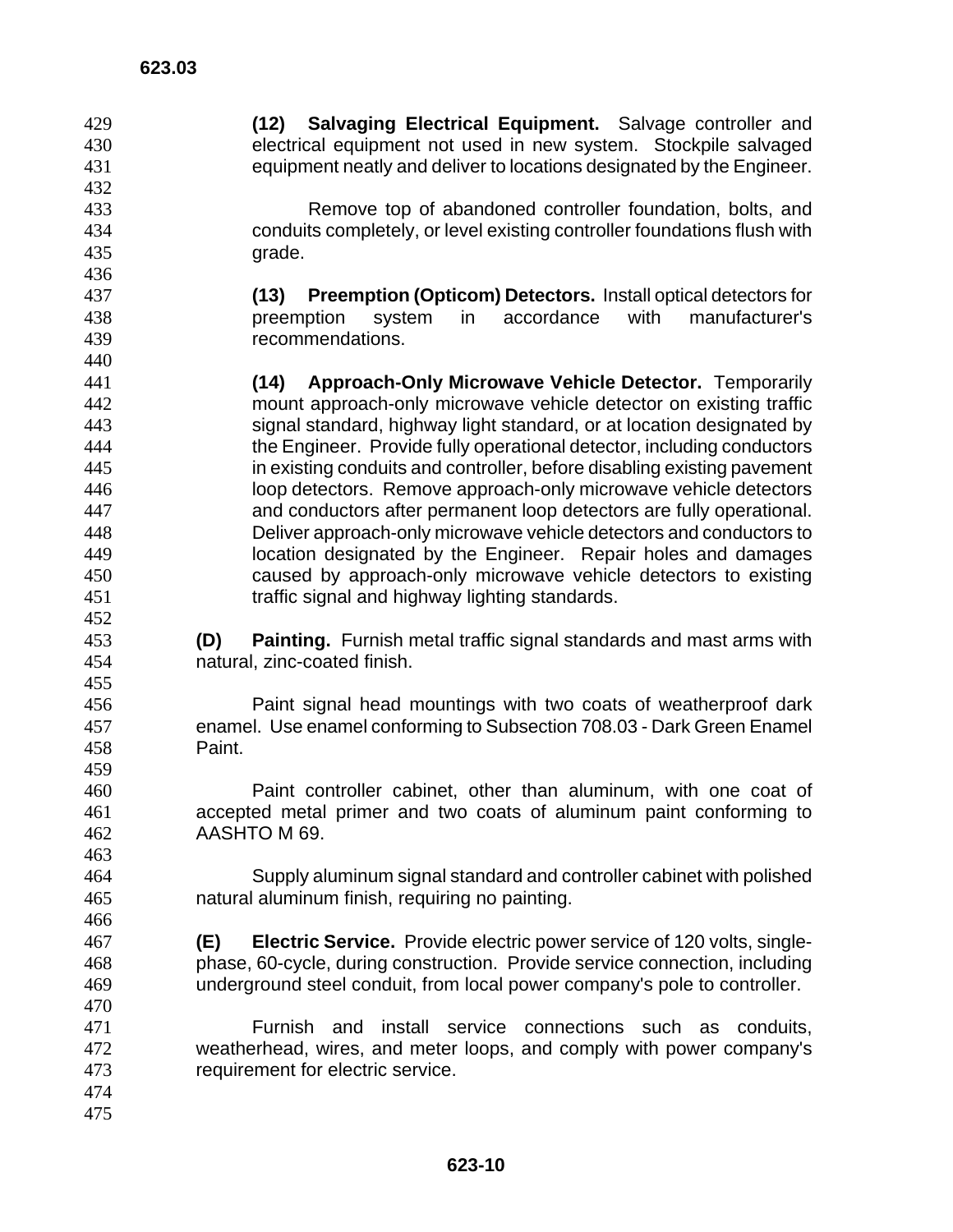| 475        | (F)    |                                             | Field Test. Perform the following tests in the presence of Engineer:                                                             |  |  |  |  |
|------------|--------|---------------------------------------------|----------------------------------------------------------------------------------------------------------------------------------|--|--|--|--|
| 476        |        |                                             |                                                                                                                                  |  |  |  |  |
| 477        |        | (1)                                         | Test for continuity of each circuit.                                                                                             |  |  |  |  |
| 478        |        |                                             |                                                                                                                                  |  |  |  |  |
| 479        |        | (2)                                         | Test for grounding of each circuit.                                                                                              |  |  |  |  |
| 480<br>481 |        | (3)                                         | Megger test each circuit between circuit and ground. Insulation                                                                  |  |  |  |  |
| 482        |        |                                             | resistance shall not be less than values specified in Table 622.03-1 -                                                           |  |  |  |  |
| 483        |        |                                             | Insulation Resistance, when measured with instrument having voltage                                                              |  |  |  |  |
| 484        |        |                                             | rating of 500 volts.                                                                                                             |  |  |  |  |
| 485        |        |                                             |                                                                                                                                  |  |  |  |  |
| 486        |        | (4)                                         | Functional test to show that system functions as specified.                                                                      |  |  |  |  |
| 487        |        |                                             |                                                                                                                                  |  |  |  |  |
| 488        |        |                                             | Replace or repair fault in material or installation revealed by these                                                            |  |  |  |  |
| 489        | tests. |                                             | Repeat same tests until no fault appears.                                                                                        |  |  |  |  |
| 490        |        |                                             |                                                                                                                                  |  |  |  |  |
| 491        | (G)    |                                             | <b>Other Services.</b>                                                                                                           |  |  |  |  |
| 492        |        |                                             |                                                                                                                                  |  |  |  |  |
| 493        |        | (1)                                         | Department of Transportation Services (DTS), City and County                                                                     |  |  |  |  |
| 494        |        |                                             | of Honolulu will perform the following:                                                                                          |  |  |  |  |
| 495        |        |                                             |                                                                                                                                  |  |  |  |  |
| 496        |        |                                             | Make splices and connections in pull boxes and cabinet<br>(a)                                                                    |  |  |  |  |
| 497        |        |                                             | locations pertaining to signal heads, pedestrian buttons, vehicle                                                                |  |  |  |  |
| 498        |        |                                             | detectors, preemption detectors, and intertie circuits.                                                                          |  |  |  |  |
| 499        |        |                                             |                                                                                                                                  |  |  |  |  |
| 500        |        |                                             | Install and program controller timings and conflict<br>(b)                                                                       |  |  |  |  |
| 501        |        |                                             | monitor cards.                                                                                                                   |  |  |  |  |
| 502        |        |                                             |                                                                                                                                  |  |  |  |  |
| 503        |        |                                             | Align and tape programmed visibility heads.<br>(c)                                                                               |  |  |  |  |
| 504        |        |                                             |                                                                                                                                  |  |  |  |  |
| 505        |        |                                             | (d)<br>Inspect traffic signal construction.                                                                                      |  |  |  |  |
| 506        |        |                                             |                                                                                                                                  |  |  |  |  |
| 507        |        | (2)                                         | In association with the City's work, the Contractor shall perform                                                                |  |  |  |  |
| 508        |        | the following:                              |                                                                                                                                  |  |  |  |  |
| 509        |        |                                             |                                                                                                                                  |  |  |  |  |
| 510        |        |                                             | Before leaving factory, conduct documented factory<br>(a)                                                                        |  |  |  |  |
| 511        |        |                                             | testing in accordance with CALTRANS requirements for each                                                                        |  |  |  |  |
| 512<br>513 |        |                                             | controller and cabinet. Dry-store controller assemblies.                                                                         |  |  |  |  |
| 514        |        |                                             | Perform second documented diagnostic testing procedure. If<br>factory testing is satisfactory, cycle controller assembly through |  |  |  |  |
| 515        |        |                                             | eight vehicle phases and four pedestrian phases for 120                                                                          |  |  |  |  |
| 516        |        | continuous hours before field installation. |                                                                                                                                  |  |  |  |  |
| 517        |        |                                             |                                                                                                                                  |  |  |  |  |
| 518        |        |                                             | Test and document validation of controller, cabinet                                                                              |  |  |  |  |
| 519        |        |                                             | output and input, C1/C2/C20 operations, load switches,                                                                           |  |  |  |  |
| 520        |        |                                             | detector cards, dc cards, modems, flash condition, time source,                                                                  |  |  |  |  |
| 521        |        |                                             | preemption system, and conflict monitor. Have necessary                                                                          |  |  |  |  |
| 522        |        |                                             | testing hardware and software to perform accurate and                                                                            |  |  |  |  |
|            |        |                                             | 623-11                                                                                                                           |  |  |  |  |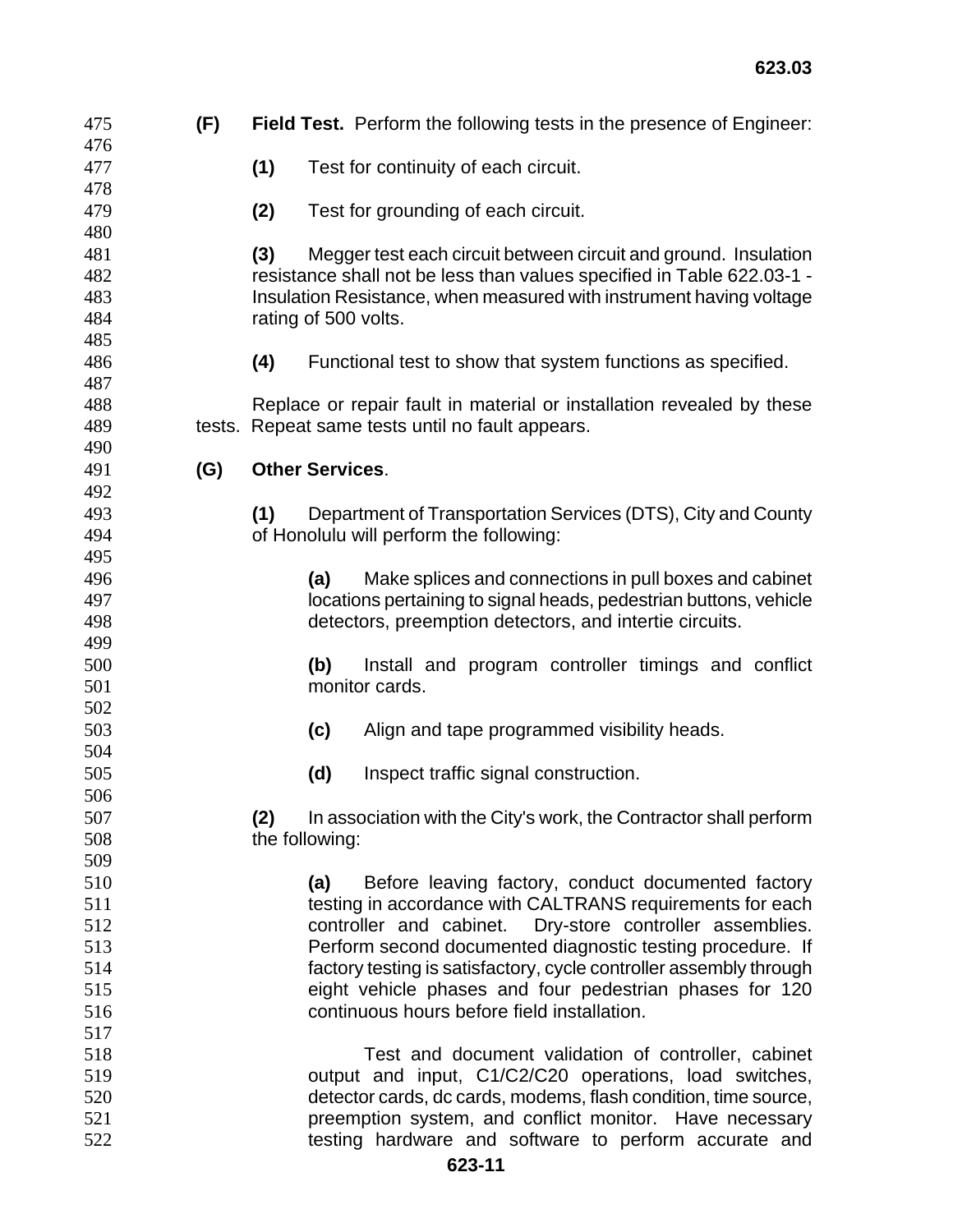| 523 |                                                                              |     | dependable test and validation of output signal displays,            |                                                            |  |            |
|-----|------------------------------------------------------------------------------|-----|----------------------------------------------------------------------|------------------------------------------------------------|--|------------|
| 524 |                                                                              |     | controller and cabinet functions, and conflict monitor               |                                                            |  |            |
| 525 |                                                                              |     | certification. Submit testing plan and procedure to DTS for          |                                                            |  |            |
| 526 |                                                                              |     | acceptance before starting tests. Any controller assembly or         |                                                            |  |            |
| 527 |                                                                              |     | auxiliary equipment that fails within 30 calendar days after field   |                                                            |  |            |
| 528 |                                                                              |     | installation will be considered defective. Replace defective         |                                                            |  |            |
| 529 |                                                                              |     | controller assembly or auxiliary equipment with new controller       |                                                            |  |            |
| 530 |                                                                              |     | assembly or auxiliary equipment within five calendar days. Pay       |                                                            |  |            |
| 531 |                                                                              |     | repair cost incurred by DTS during 30-calendar day interval.         |                                                            |  |            |
| 532 |                                                                              |     |                                                                      |                                                            |  |            |
| 533 |                                                                              | (b) |                                                                      | Install controller assembly including anchor bolts, seals, |  |            |
| 534 |                                                                              |     | grout, rerouted cables, extended power cables, ground wires,         |                                                            |  |            |
| 535 |                                                                              |     | signal cables, and other adjustments to base, conduits, and          |                                                            |  |            |
| 536 |                                                                              |     | cabinet for fully operational system.                                |                                                            |  |            |
| 537 |                                                                              |     |                                                                      |                                                            |  |            |
| 538 |                                                                              | (c) |                                                                      | Remove existing cabinets and deliver to                    |  | <b>DTS</b> |
| 539 |                                                                              |     | designated storage facility in Honolulu.                             |                                                            |  |            |
| 540 |                                                                              |     |                                                                      |                                                            |  |            |
| 541 | (3)                                                                          |     | In addition to work specified in Subsection $623.03(G)(2)$ , the     |                                                            |  |            |
| 542 |                                                                              |     | Contractor shall perform the following:                              |                                                            |  |            |
| 543 |                                                                              |     |                                                                      |                                                            |  |            |
| 544 |                                                                              | (a) |                                                                      | Furnish and deliver controller equipment to location       |  |            |
| 545 |                                                                              |     | designated by the Engineer for testing.                              |                                                            |  |            |
| 546 |                                                                              |     |                                                                      |                                                            |  |            |
| 547 |                                                                              | (b) | After DTS completes testing, load and transport                      |                                                            |  |            |
| 548 |                                                                              |     | controller equipment to construction site and install in place.      |                                                            |  |            |
| 549 |                                                                              |     |                                                                      |                                                            |  |            |
| 550 |                                                                              |     |                                                                      |                                                            |  |            |
| 551 |                                                                              | (c) | Arrange for phases of work with appropriate County                   |                                                            |  |            |
|     |                                                                              |     | agency or as ordered by the Engineer.                                |                                                            |  |            |
| 552 |                                                                              |     |                                                                      |                                                            |  |            |
| 553 |                                                                              | (d) |                                                                      | Give at least three days advance notice to appropriate     |  |            |
| 554 |                                                                              |     | County agency when phases of the work require services of            |                                                            |  |            |
| 555 |                                                                              |     | that agency.                                                         |                                                            |  |            |
| 556 |                                                                              |     |                                                                      |                                                            |  |            |
| 557 | (H)                                                                          |     | Restoring Pavements and Other Improvements. Restore to their         |                                                            |  |            |
| 558 | original condition, existing pavements and other improvements, such as       |     |                                                                      |                                                            |  |            |
| 559 | driveways, sidewalks, curbs, and gutters, disturbed by excavation. Use       |     |                                                                      |                                                            |  |            |
| 560 | replacement material equal to or better in quality than existing materials.  |     |                                                                      |                                                            |  |            |
| 561 | Match existing grades, thickness, texture, and color whenever applicable.    |     |                                                                      |                                                            |  |            |
| 562 |                                                                              |     |                                                                      |                                                            |  |            |
| 563 | (1)<br>Warranty.                                                             |     | Provide new material and equipment for permanent                     |                                                            |  |            |
| 564 | construction.                                                                |     |                                                                      |                                                            |  |            |
| 565 |                                                                              |     |                                                                      |                                                            |  |            |
| 566 |                                                                              |     | Furnish copies of manufacturer's warranty or warranties guaranteeing |                                                            |  |            |
| 567 | equipment free from defects in materials, design, and manufacturing, for not |     |                                                                      |                                                            |  |            |
| 568 | less than 12 months from date of acceptance.                                 |     |                                                                      |                                                            |  |            |
| 569 |                                                                              |     |                                                                      |                                                            |  |            |
| 570 |                                                                              |     |                                                                      |                                                            |  |            |